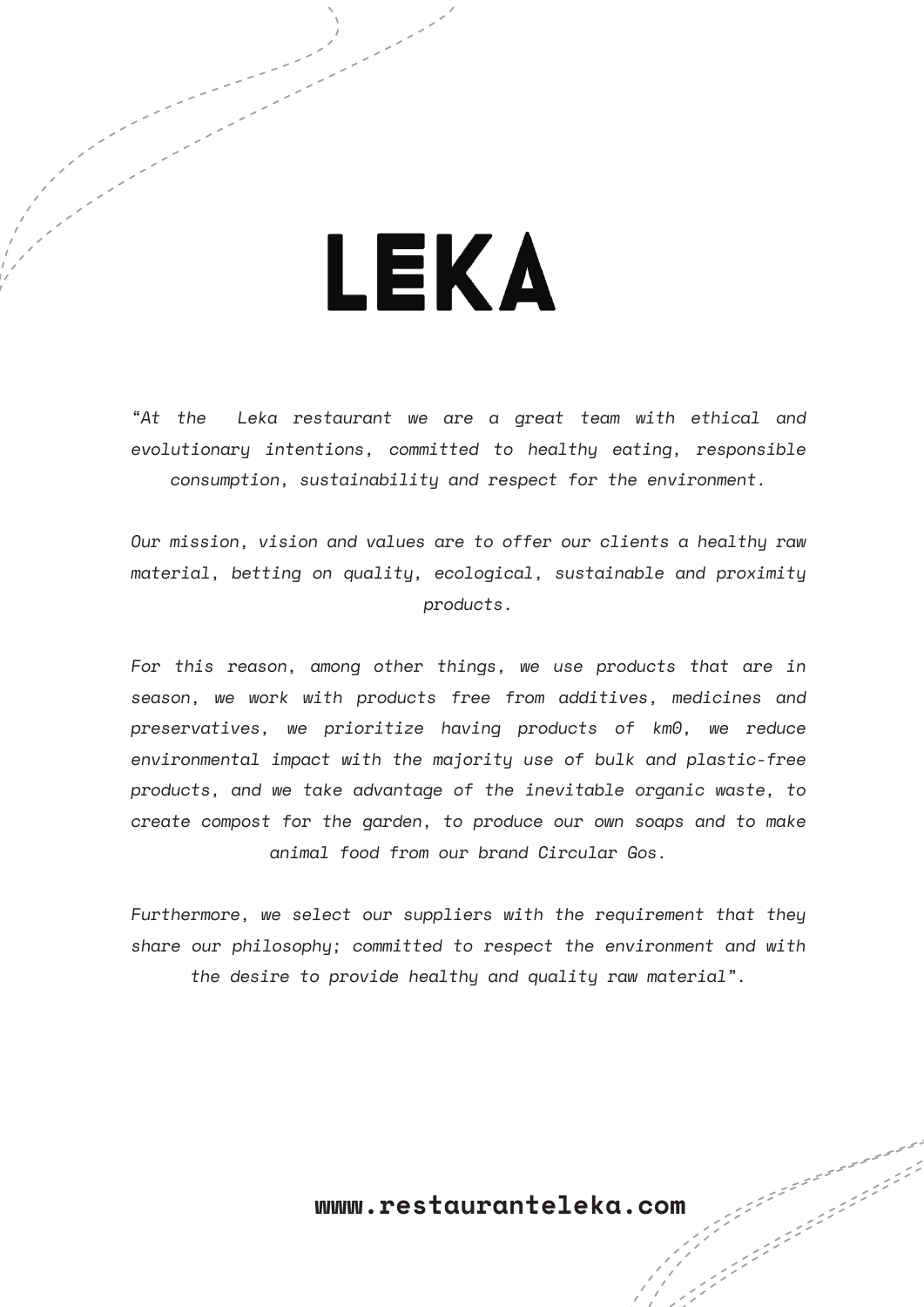## HONEST BEVERAGES

*¨ALL OUR SOFT DRINKS ARE MADE WITH ORGANIC OR UNREFINED WITH ORGANIC OR UNREFINED FRUITS AND SUGARS."*

LEMON PAPELON 2.20 Lemonade with sugar cane "NO carbonated"

ORANGE REFRESH with gas 2.40 By making our own soft drinks, since 2017 we have saved one ton of waste to date.

STRAWBERRY SODA 2.40

-Waste -Transport +Health

GINGER LIME SODA 2.40 Slightly spicy and carbonated

Hibiscus flower soft drink 1,90 Unsweetened, with citric touch Non carbonated.

## AGUA km0

WATER free 0,0

WATER WITH GAS 1/2l 1.50

## beers estrella damm

Estrella blonde beer - 1,60 / 2,20

Damm lemon beer with lemon 1,60 / 2,20

FREEDAMM 2,50

Craft beer complot 3,00

Toasted beer volldam 2,50

Gluten free beer daura 2,50

 $OPEN$  Source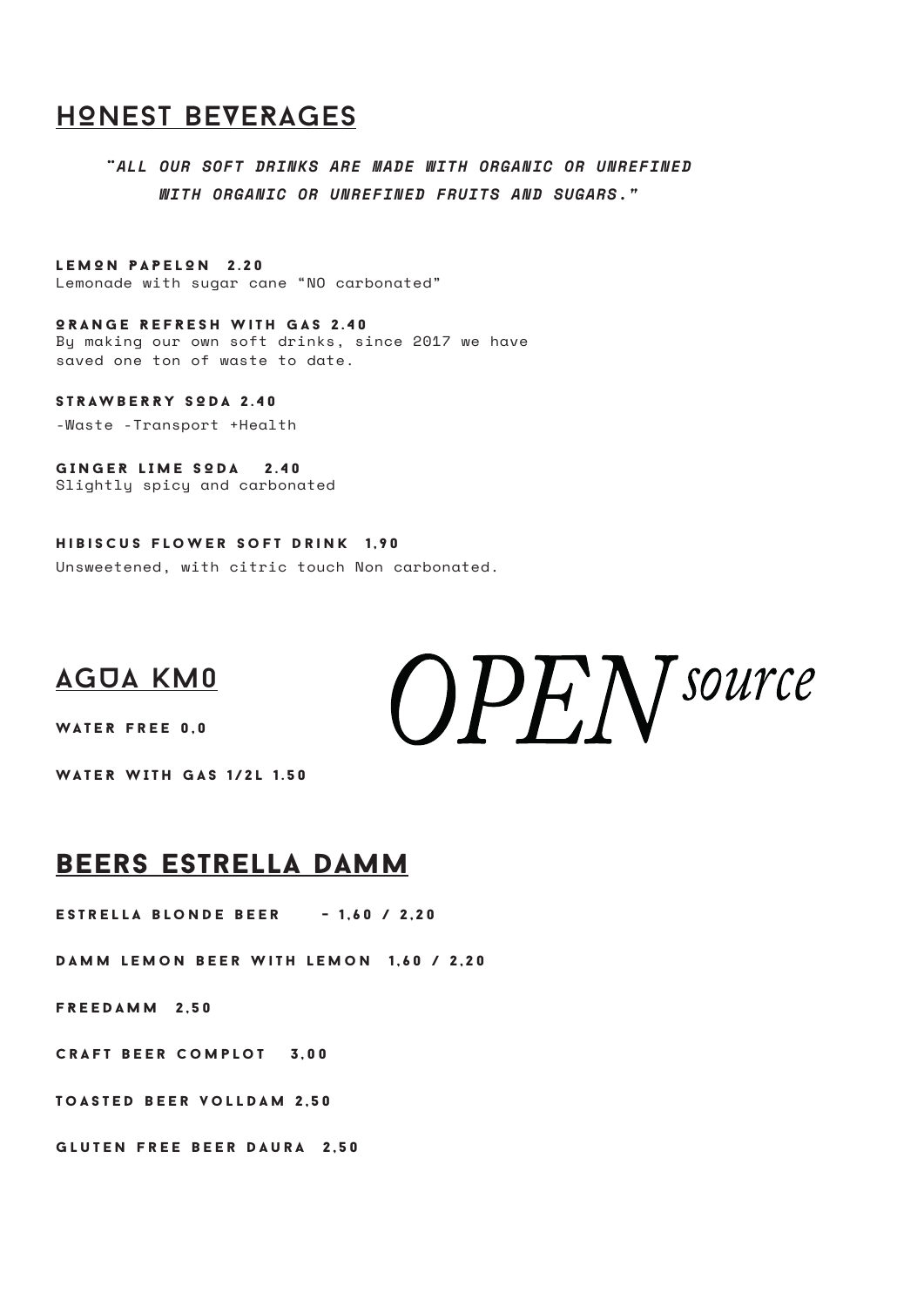## **VERMOT**

black in bulk 3,50

white Padro reserva 3,50

## GIN-TONIC

nut APPLE GREEN emporda 8.50 nut blackberry emporda 8.50 nut gin emporda 8.00

nordes 10.00

seagrams 8.00

### COCKTEL aperitif

negroni 5.50

SPRIZT 8.00

# honest  $FOD$

#### TOP MOJITO'S WITH SUSTAINABLE RUM and with lots of love

mojito classic 7.00 without 5.00

GINGER MOJITO 7.00 without 5.00

blueberry mojito 7.00 without 5.00

TANGERINE mojito 7.00 without 5.00

strawberry mojito 7.00 without 5.00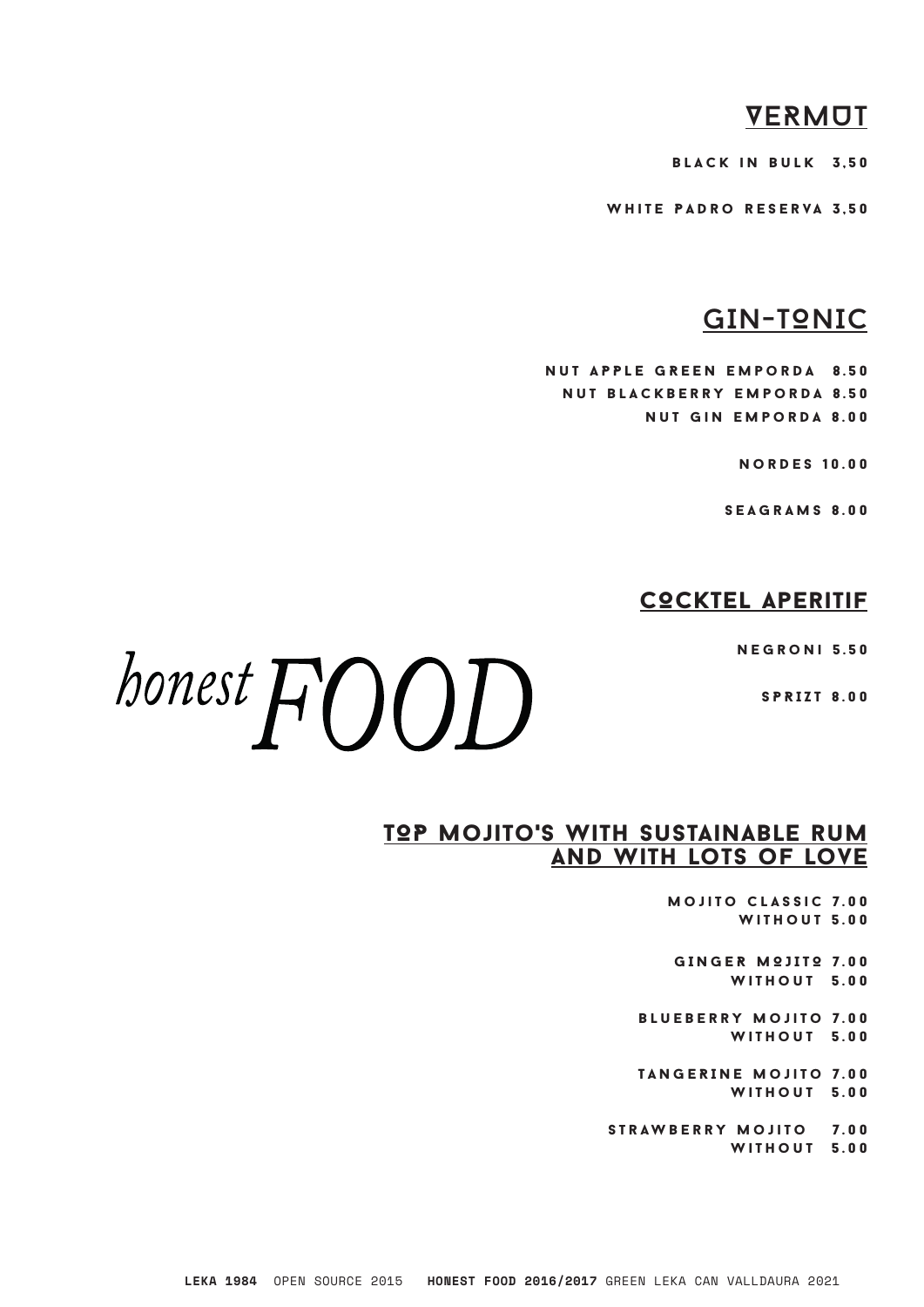## VEGAN

#### COCA BREAD WITH TOMATO 2,50 COCA BREAD TOMATO AND ALIOLI VEGAN 2.70

#### fried in their skins 3,00

Potatoes cooked in two ways, steamed and fried with virgin olive oil

COLOURED BRAVAS (order it vegan ) 6.50

With potatoes, pumpkin, sweet potato, beetroot, carrot, cherry and our special brava with vegan aioli.

#### Aubergine with Miso KM0 8.00

Miso produced in Barcelona. 100% probiotic

#### citrus lettuce salad 6.00

Braised lettuce with lemon curd and sage oil.

#### MUSHROOM CEVICHE 8.80

Vacuum packed Shitake with tiger's milk based on organic sea lettuce with ginger lime and sweet potato mousseline with an air of lime

#### DRY VEGETABLE AND MUSHROOM RICE 12.00 +HEURA 4.00

Dark vegetable broth with caramelized artichoke and vegan saffron aioli. ^**Add protein VEGETABLE to the rice for por 4,00^**

#### HEURA yakitori 16,00 Homemade yakitory sauce with rice pilaf base with cardamom and cinnamon.

## VEGETARIAN

#### COLOURED BRAVAS 6.50

With potatoes, pumpkin, sweet potato, beetroot, carrot, cherry and our special brava with aioli.

#### MUSHROOM CROQUETTE 1.80

#### SEAWEED FRITTER 2.00

With mayonnaise.

#### ENDIVIAS AND BLUE CHEESE SALAD 8.00

Grilled endive with blue cheese sauce and caramelized walnut powder

#### **FRESH STUFFED PASTA 10.00**

Ask for the filling and sauce.

#### PORTOBELLO MUSHROOM AND chickpea BURGER 13.50

Crispy, with brioche bread, vegan kimchi mayonnaise, lettuce, tomato and paste cheese,lettuce, tomato and hermesenda organic pasteurized cheese made with raw cow's milk and served raw cow's milk and served with fried in two batches..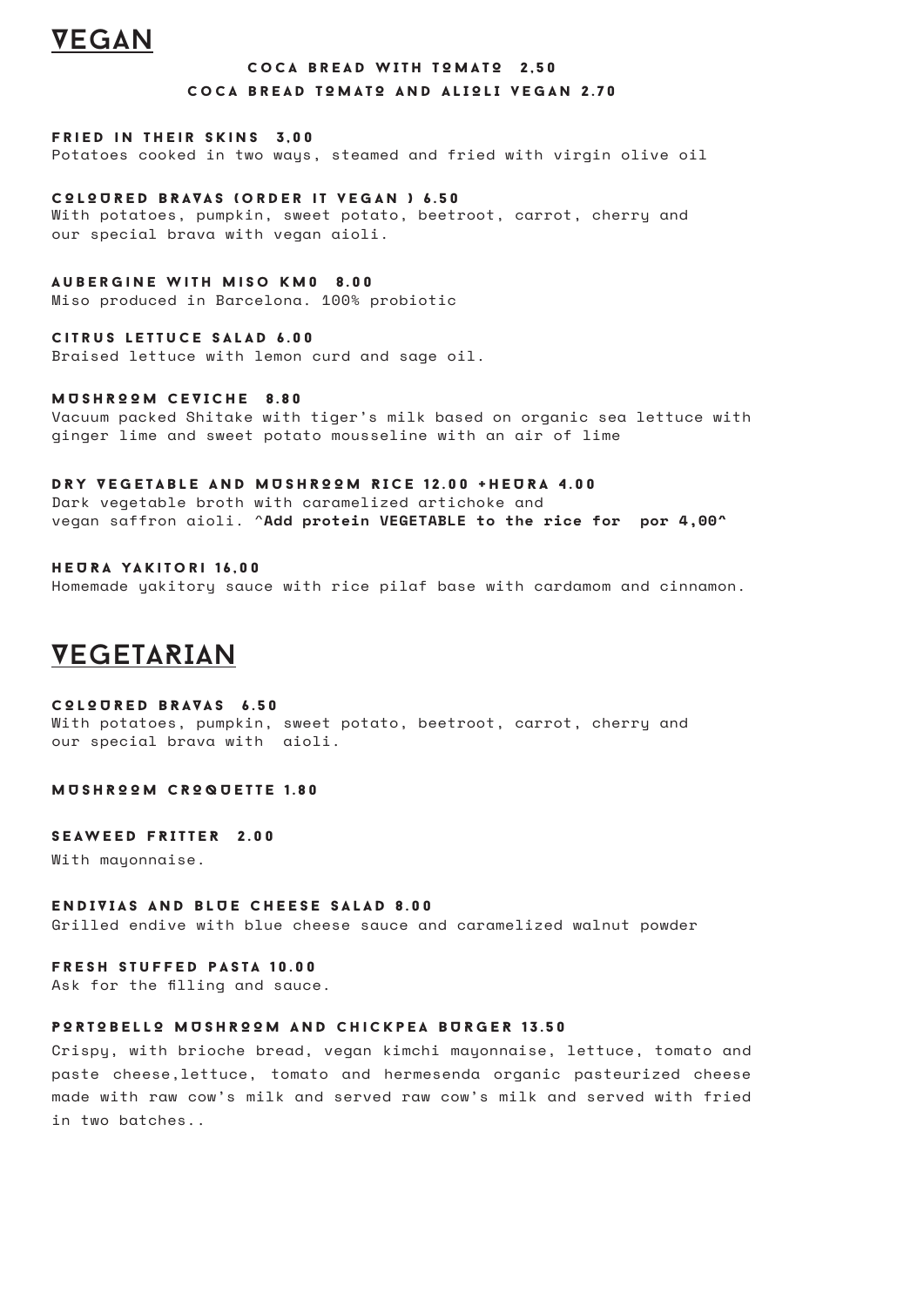## 100% ORGANIC PROTEIN

We work with organic and whole animals, taking advantage of all their parts.

#### CHARCUTERIE BOARDS 15.00

Game, organic, wood-fired mountain pate and bread with tomato.

#### croquette of stew 2,00

#### HAMBURLEKA 13.50

70% beef 30% pork 200gr, with fries, chimichurri mayonnaise, lettuce, tomato, pickled onion, and local,organic cheese.

#### HAMBURGER-WILD BOAR 13,50

60% beef 30% wild boar 10% pork 200gr, with fries, chimichurri mayonnaise, lettuce, tomato, pickled onion and local organic cheese.

#### SMOKED ROAST BEEF 13.50

Sandwich with coca bread, pickled mayonnaise, pickled red cabbage, low temperature marinated and cooked veal,served with fried

#### MILANESE 15.00

.

.

Veal Milanese with Neapolitan sauce, grilled cheese and fries.s

#### ARROZ SECO DE JABALI 18,00

Caldo oscuro de Ternera con jababí a baja temperatura setas y lomo de jabali a la brasa con alioli de cacao 100%

#### DRIED RICE BEEF 18.00

Dark meat broth, mushrooms and grilled loin of pork with saffron aioli

## DESSERTS

#### RED CHESSE CAKE 7.00

BROWNIE DE XOCO 6.00 Gluten-free and with vanilla ice cream.

#### VEGAN CARROT CAKE 5.00

Gluten free, with rice flour from the Ebro Delta**.** 

#### I C E C R E A M 3.00

Vanilla, chocolate, and/or lemon sorbet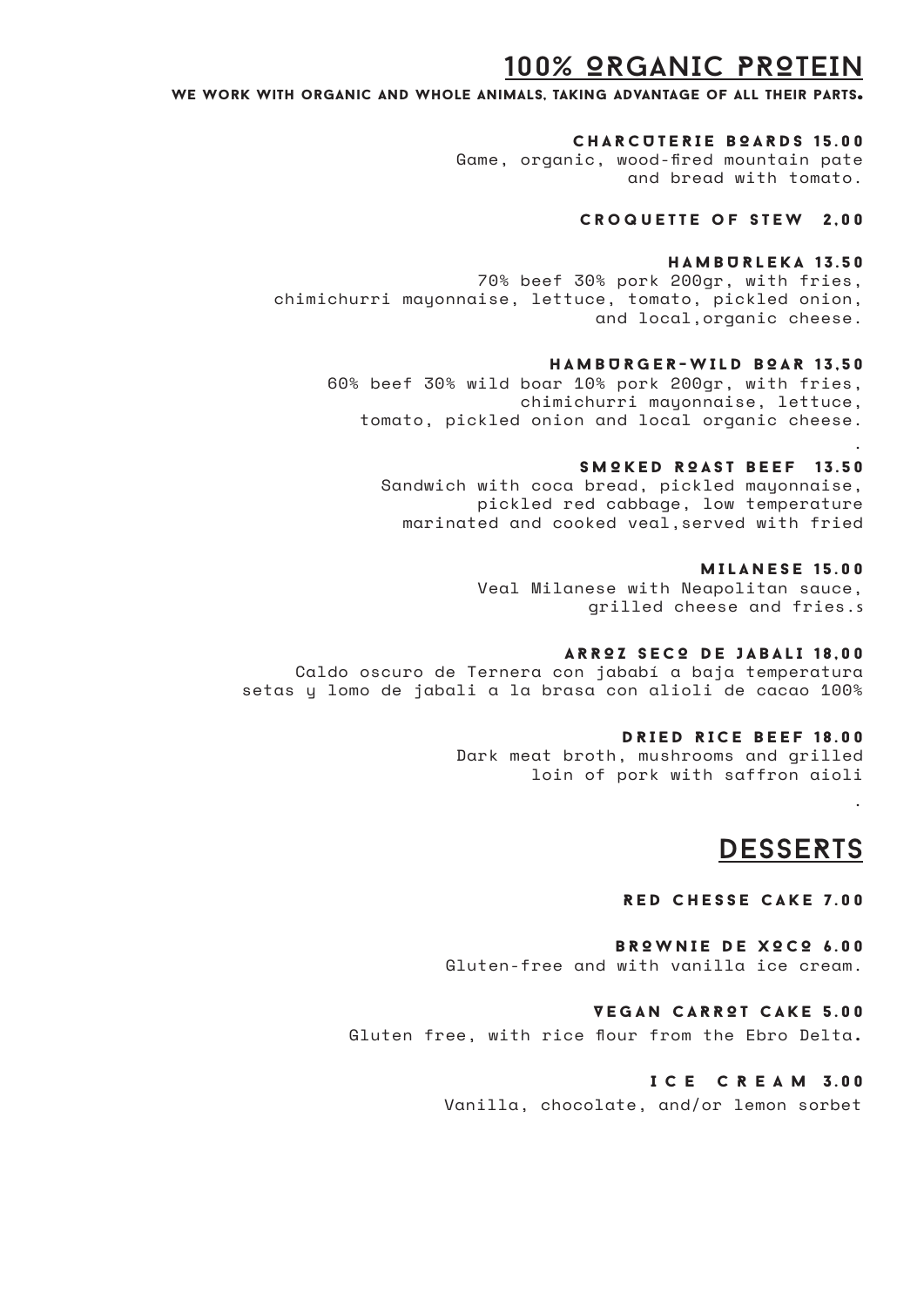## WHITE WINE

lafigaflor *copa* 3,50 *boTELLA* 15.00 **Elaborador:** Bell Cross **D.O** Montsant **12,5%º 100% Garnacha blanca** 

petit bernat *copa* 3,90 *boTELLA* 16.50 **Elaborador:** Oller de Mas **D.O** PLa del Bages **12,0%º 60% Macabeo 40% Malvasía.** 

mendol *boTELLA* 16.50 **Elaborador:** 9+ La Nau de Gaià **D.O** Tarragona **12,5%º Xarel·lo**

dido *boTELLA* 29.00 **Elaborador:** Vebus La Universal **D.O** Montsant **14,50%º 50% Macabeu, 40% Garnacha Blanca 10% Xarel·lo**

## RED WINE

sangria 16.00

elcami 2019 *copa* 3,50 *boTELLA* 15.00 **Elaborador:** Bell Cross **D.O** Montsant **14,23%º 74% Carinyera 26% Garnacha Negra**

petit bernat 2020 *copa* 3.90 *boTELLA* 16.50 **Elaborador:** Oller de Mas **D.O** PLa del Bages **13,5%º 40% Cabernet Franc 25% Syrah, 20% Cabernet Sauvignon 10% Merlot 5% Picapoll**

jovent *boTELLA* 19.50 **Elaborador:** Dasca Vives **D.O** Alt Camp **13%º 70% Garnacha Negra 30% Tempranillo**

cup3 *boTELLA* 16.50 **Elaborador:** Celler Vidberuts **D.O** Conca de Barbera **13,23%º 100% Trepat**

PINK WINKE ASK US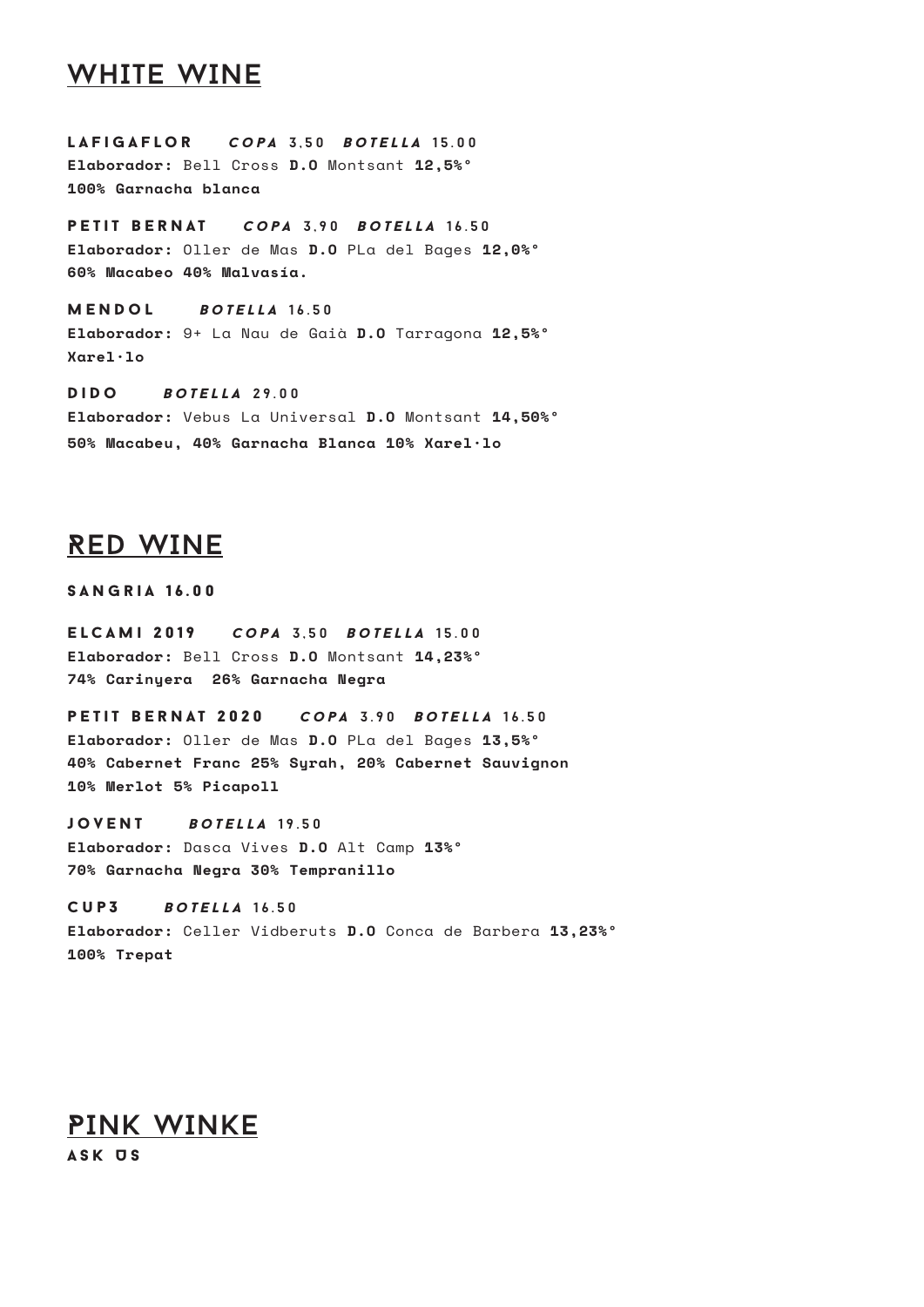## BUBBLES  $S AN G R I A C A V A 18.00$

mendol rosado espumoso *boTELLA* 18,00 **Elaborador:** 9+ La Nau de Gaià **D.O** PLa del Bage **12,00%º ANCESTRAL 100% SUMOI**

LA CARRA "ESPUMOSO ACCIDENTAL" *boTELLA* 15,00 **Elaborador:** Mas Sant Iscle Sant Fruitos **D.O** PLa del Bage **12,5%º 100% Picapoll**

Huguet bn corpinnat gran reserva 2013" *boTELLA* 27,00 **Elaborador:** Huguet Can Feixes **D.O** Penedes **12,0%º Parellada, Macabeo , Pinot Noir** 

## ratafia " catalan herb liqueur

l'hostia 32% vol

RAIDERS 29% vol

ഹ

 $\mathbf{\overline{w}}$ 

## limoncelo km0

l i m o n

Ó

naranja

LIQUOR RICE DELTA DEL EBRO

cream of rice **HERB LIQUEUR** 

OR UJU RICE

## PACHARAN

BAINES 28% vol